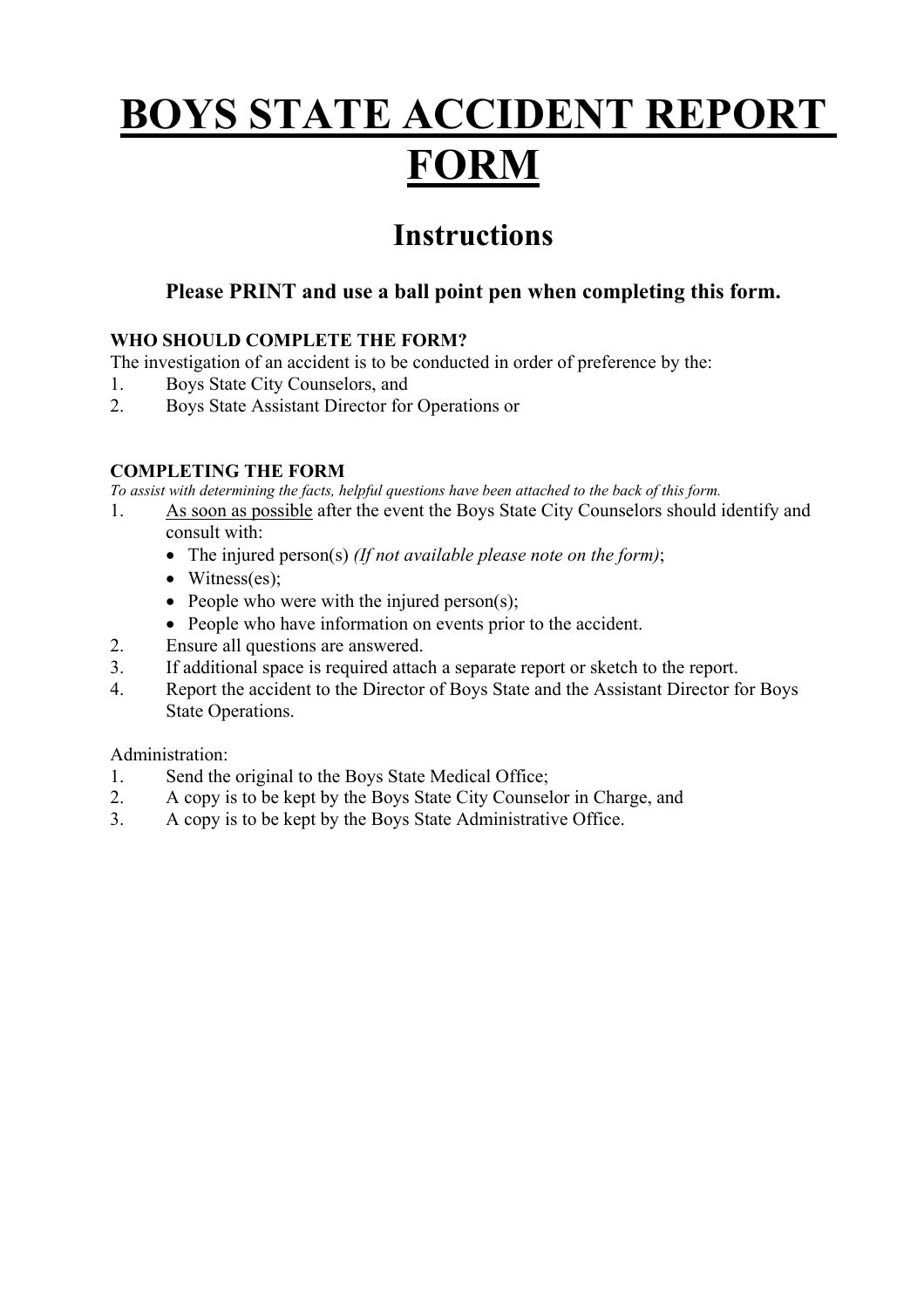# A. PERSONAL DETAILS OF THE INJURED OR INVOLVED PERSON

|                  | Name:                             |                   |  |  |
|------------------|-----------------------------------|-------------------|--|--|
| 2                | . Date of Birth:                  | (Day/Month/Year)  |  |  |
| $\overline{3}$   | Boys State attendee<br>□          | - Attendee Id. No |  |  |
|                  | Boys State StaffStaff Id No.<br>□ |                   |  |  |
| $\overline{4}$ . | Home Address:                     |                   |  |  |
| $\overline{5}$   | Telephone:<br>Wk:                 | $Hm$ :            |  |  |
| 6.               | <b>Emergency Contact:</b>         | Contact Tel. No:  |  |  |

# **B. DETAILS OF THE ACCIDENT**

|                                                                                                                           | Day of Accident 13. Date of Accident<br>$\label{eq:2.1} \frac{1}{\sqrt{2\pi}}\left(\frac{1}{\sqrt{2\pi}}\right)^{1/2}\left(\frac{1}{\sqrt{2\pi}}\right)^{1/2}\left(\frac{1}{\sqrt{2\pi}}\right)^{1/2}\left(\frac{1}{\sqrt{2\pi}}\right)^{1/2}\left(\frac{1}{\sqrt{2\pi}}\right)^{1/2}\left(\frac{1}{\sqrt{2\pi}}\right)^{1/2}\left(\frac{1}{\sqrt{2\pi}}\right)^{1/2}\left(\frac{1}{\sqrt{2\pi}}\right)^{1/2}\left(\frac{1}{\sqrt{2\pi}}\right)^{1/2}\left(\frac{1}{\sqrt{$ | 14. Time am/pm |  |  |  |  |
|---------------------------------------------------------------------------------------------------------------------------|-----------------------------------------------------------------------------------------------------------------------------------------------------------------------------------------------------------------------------------------------------------------------------------------------------------------------------------------------------------------------------------------------------------------------------------------------------------------------------|----------------|--|--|--|--|
| Location of Accident:                                                                                                     |                                                                                                                                                                                                                                                                                                                                                                                                                                                                             |                |  |  |  |  |
| <u> 1989 - Johann John Stone, mars et al. (</u>                                                                           |                                                                                                                                                                                                                                                                                                                                                                                                                                                                             |                |  |  |  |  |
| the control of the control of the control of the control of the control of the control of<br>Description of the Accident: |                                                                                                                                                                                                                                                                                                                                                                                                                                                                             |                |  |  |  |  |
| a. What was the person doing leading up to or at the time of the accident? (eg baseball, swimming)                        |                                                                                                                                                                                                                                                                                                                                                                                                                                                                             |                |  |  |  |  |
|                                                                                                                           |                                                                                                                                                                                                                                                                                                                                                                                                                                                                             |                |  |  |  |  |
|                                                                                                                           |                                                                                                                                                                                                                                                                                                                                                                                                                                                                             |                |  |  |  |  |
|                                                                                                                           |                                                                                                                                                                                                                                                                                                                                                                                                                                                                             |                |  |  |  |  |
|                                                                                                                           |                                                                                                                                                                                                                                                                                                                                                                                                                                                                             |                |  |  |  |  |
|                                                                                                                           | b. What object/machine was involved? (eg bat, ball, step)                                                                                                                                                                                                                                                                                                                                                                                                                   |                |  |  |  |  |
|                                                                                                                           |                                                                                                                                                                                                                                                                                                                                                                                                                                                                             |                |  |  |  |  |
|                                                                                                                           | What Safety Equipment or Procedures were being used or implemented at the time? (eg gloves, goggles,                                                                                                                                                                                                                                                                                                                                                                        |                |  |  |  |  |
| protective shoes, earmuffs, manual handling)                                                                              |                                                                                                                                                                                                                                                                                                                                                                                                                                                                             |                |  |  |  |  |
|                                                                                                                           |                                                                                                                                                                                                                                                                                                                                                                                                                                                                             |                |  |  |  |  |
|                                                                                                                           |                                                                                                                                                                                                                                                                                                                                                                                                                                                                             |                |  |  |  |  |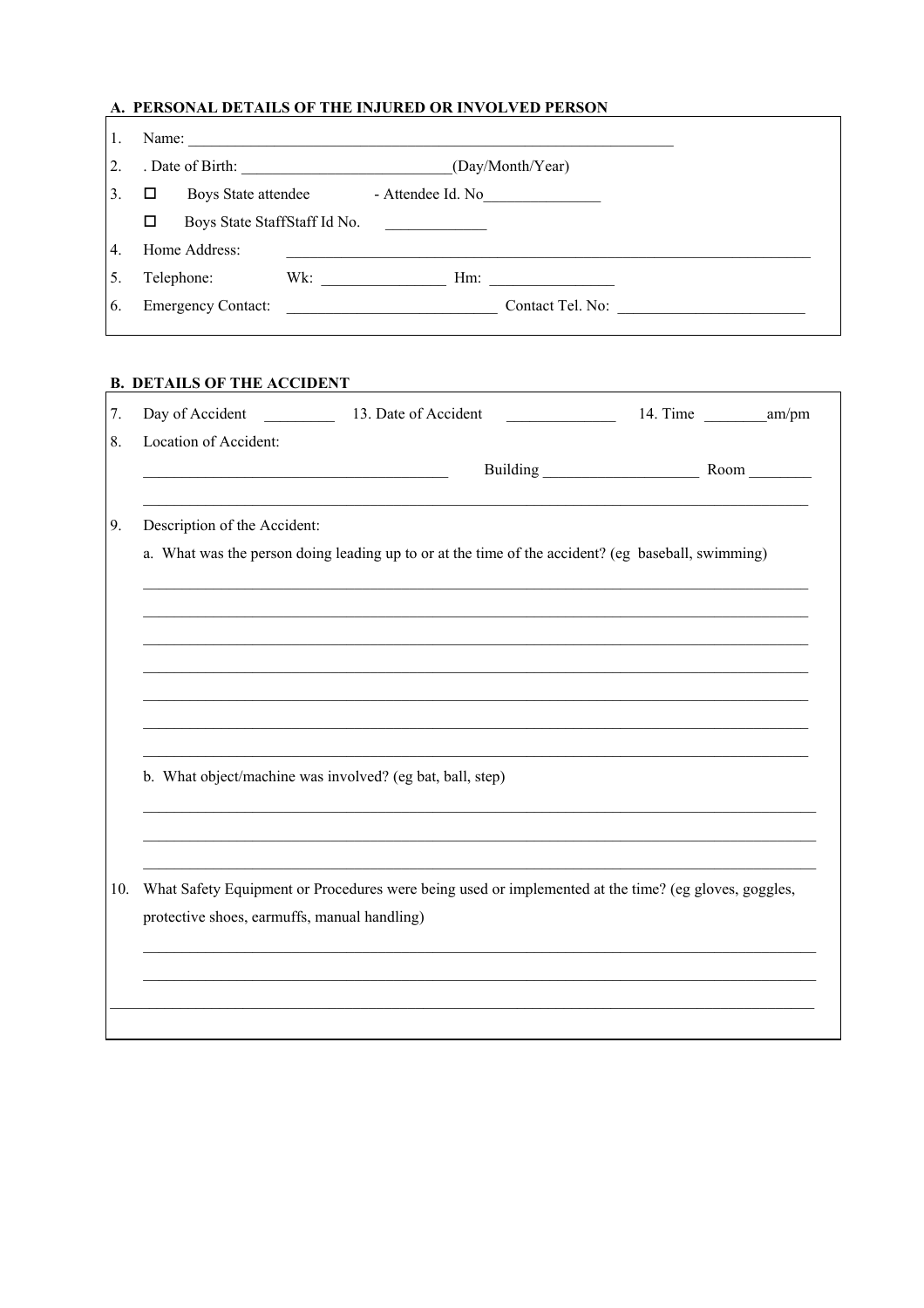## **C. INJURY/CONDITION/DISEASE DETAILS**

| 11. |                                                                                                        | Description of Injury/Condition/Disease |                   |   |                 |   |                 |  |
|-----|--------------------------------------------------------------------------------------------------------|-----------------------------------------|-------------------|---|-----------------|---|-----------------|--|
|     | a. Nature/Type of Injury (eg fracture, burn, grazing, bruising)                                        |                                         |                   |   |                 |   |                 |  |
|     |                                                                                                        |                                         |                   |   |                 |   |                 |  |
|     |                                                                                                        |                                         |                   |   |                 |   |                 |  |
|     |                                                                                                        |                                         |                   |   |                 |   |                 |  |
|     | b. Bodily Location of Injury/Condition/Disease ( $\sqrt{\text{Tick}}$ the corresponding injury site/s) |                                         |                   |   |                 |   |                 |  |
| □   | Arm - Lower $L/R$                                                                                      | □                                       | Arm - Upper L/R   | □ | Hand L/R        | □ | Finger/s        |  |
| □   | Leg - Lower L/R                                                                                        | □                                       | Leg - Upper $L/R$ | □ | Foot L/R        | □ | Toe/s           |  |
| □   | Skull                                                                                                  | □                                       | Face              | □ | Eye $L/R$       | □ | Nose            |  |
| □   | Mouth                                                                                                  | □                                       | Ear $L/R$         | □ | Neck            | □ | Shoulder/s L/R  |  |
| □   | Chest                                                                                                  | □                                       | Abdomen           | □ | Hip L/R         | □ | Internal Organs |  |
| □   | Back - Upper                                                                                           | □                                       | Back - Lower      | □ | <b>Buttocks</b> |   |                 |  |
|     |                                                                                                        |                                         |                   |   |                 |   |                 |  |
|     | 12. Medical Treatment For This Accident:                                                               |                                         |                   |   |                 |   |                 |  |
|     | a. When did the person first seek or were given medical treatment? (day/date)                          |                                         |                   |   |                 |   |                 |  |
|     |                                                                                                        |                                         |                   |   |                 |   |                 |  |
|     | b. Who provided the medical treatment?                                                                 |                                         |                   |   |                 |   |                 |  |
|     |                                                                                                        |                                         |                   |   |                 |   |                 |  |

# **D. WITNESS/ES**

| 13. Name and address of witness(es) to the accident |  |  |  |  |
|-----------------------------------------------------|--|--|--|--|
|                                                     |  |  |  |  |
|                                                     |  |  |  |  |
|                                                     |  |  |  |  |
|                                                     |  |  |  |  |

## **E. ACTION TAKEN**

| 14. | Was the accident reported to the Boys State Medical Officer? Yes / No               |      |  |
|-----|-------------------------------------------------------------------------------------|------|--|
|     | Who                                                                                 | When |  |
|     | 15. Transported to Medical facility? Yes / No By Whom:                              |      |  |
| 16. | What action has been taken to prevent further occurrences of this type of incident? |      |  |
|     |                                                                                     |      |  |

#### **F. DETAILS OF THE PERSON COMPLETING THIS FORM**

| Name:      | Contact Tel, No: |
|------------|------------------|
| Signature: | Date:            |
| $\cdots$   |                  |

#### *Administration:*

- *1. Original is sent to the Boys State Medical Office;*
- *2. A copy is kept by the Boys State City Counselor in charge; and*
- *3. A copy is kept by the Boys State Adminiswtrative Office.*